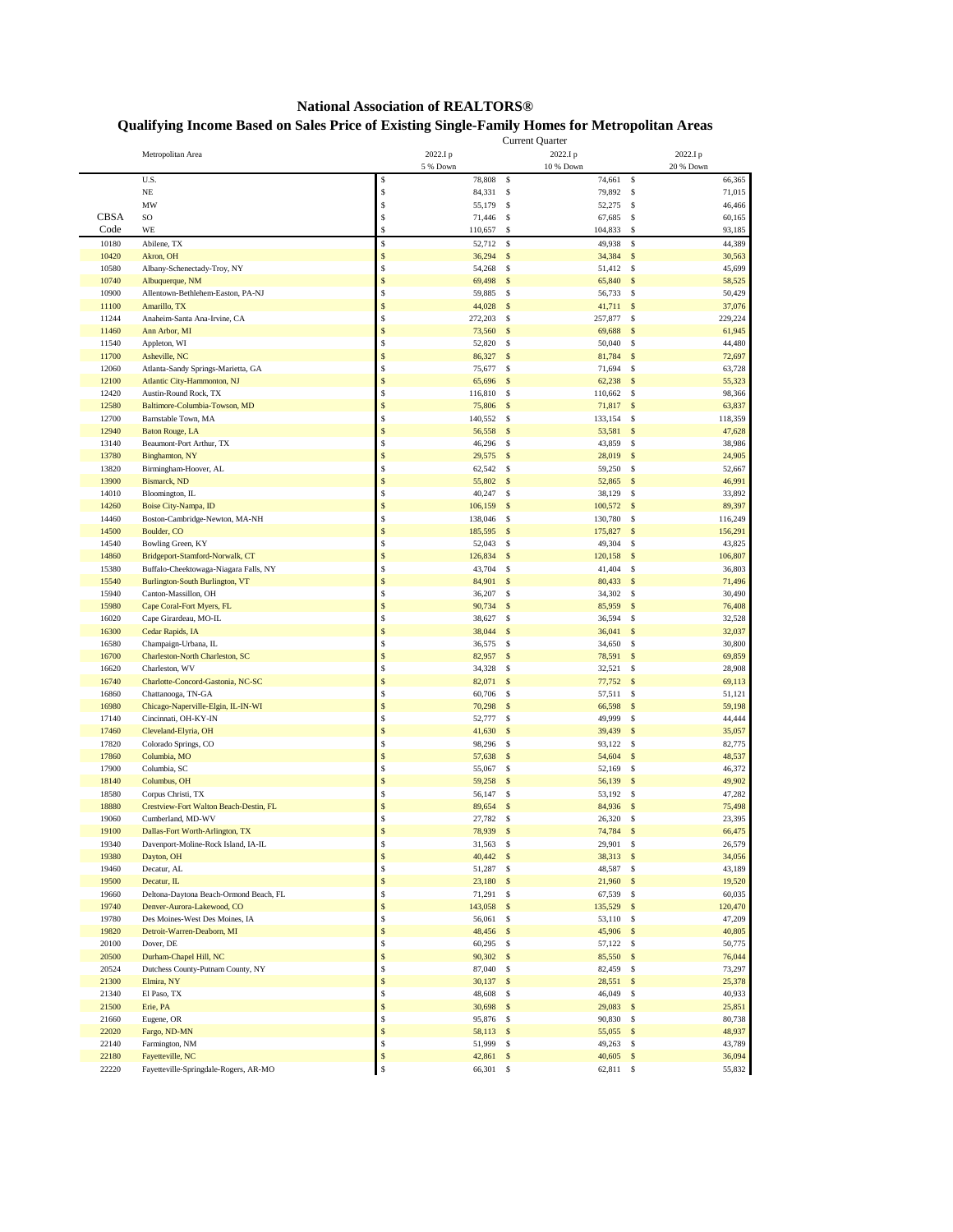|       | Metropolitan Area                              |              | 2022.Ip      | 2022.Ip      |             |               | 2022.Ip   |
|-------|------------------------------------------------|--------------|--------------|--------------|-------------|---------------|-----------|
|       |                                                |              | 5 % Down     | 10 % Down    |             |               | 20 % Down |
| 22500 | Florence, SC                                   | \$           | $45,108$ \$  |              | 42,734 \$   |               | 37,986    |
| 22540 | Fond du Lac, WI                                | \$           | 36,315 \$    |              | 34,404 \$   |               | 30,581    |
| 22660 | Fort Collins, CO                               | \$           | 130,139      | $\mathbb{S}$ | 123,290     | $\mathbf{s}$  | 109,591   |
| 23060 | Fort Wayne, IN                                 | \$           | 42,624       | \$           | 40,380      | <sup>\$</sup> | 35,894    |
| 23420 | Fresno, CA                                     | \$           | 87,494 \$    |              | 82,889      | $\mathbf{s}$  | 73,679    |
| 23540 | Gainesville, FL                                | \$           | 66,971       | \$           | 63,446      | $\mathbf{s}$  | 56,396    |
| 23844 | Gary-Hammond, IN                               | \$           | 50,487       | \$           | 47,830      | $\mathbf{s}$  | 42,516    |
| 24020 | Glens Falls, NY                                | \$           | 49,969 \$    |              | 47,339      | $\mathbf{s}$  | 42,079    |
|       |                                                | \$           |              |              |             |               |           |
| 24340 | Grand Rapids-Wyoming, MI                       | \$           | 59,777 \$    |              | 56,631      | $\mathbf{s}$  | 50,338    |
| 24580 | Green Bay, WI                                  |              | 50,552       | $\mathbf{s}$ | 47,891      | \$            | 42,570    |
| 24660 | Greensboro-High Point, NC                      | \$           | 53,512 \$    |              | 50,695 \$   |               | 45,062    |
| 24860 | Greenville-Anderson-Mauldin, SC                | \$           | 64,832 \$    |              | 61,420      | <sup>\$</sup> | 54,595    |
| 25060 | Gulfport-Biloxi-Pascagoulia, MS                | \$           | 43,941 \$    |              | 41,629      | $\mathbf{s}$  | 37,003    |
| 25180 | Hagerstown-Martinsburg, MD-WV                  | \$           | 56,644       | \$           | 53,663 \$   |               | 47,700    |
| 25420 | Harrisburg-Carlisle, PA                        | \$           | 46,491       | \$           | 44,044 \$   |               | 39,150    |
| 25540 | Hartford-West Hartford-East Hartford, CT       | \$           | 62,866       | \$           | 59,557      | $\mathbf{s}$  | 52,940    |
| 26420 | Houston-The Woodlands-Sugar Land, TX           | \$           | 71,464       | \$           | 67,703 \$   |               | 60,180    |
| 26620 | Huntsville, AL                                 | \$           | 66,884       | \$           | 63,364      | -S            | 56,324    |
| 26900 | Indianapolis-Carmel-Anderson, IN               | \$           | 58,675       | $\mathbb{S}$ | 55,587 \$   |               | 49,410    |
| 27140 | Jackson, MS                                    | \$           | 50,574 \$    |              | 47,912 \$   |               | 42,588    |
| 27260 | Jacksonville, FL                               | \$           | 79,047 \$    |              | 74,887 \$   |               | 66,566    |
| 28100 | Kankakee, IL                                   | \$           | 40,031       | \$           | 37,924      | -S            | 33,710    |
| 28140 | Kansas City, MO-KS                             | \$           | 62,088       | $\mathbb{S}$ | 58,820 \$   |               | 52,285    |
| 28420 | Kennewick-Richland, WA                         | \$           | 89,827       | \$           | 85,099 \$   |               | 75,644    |
| 28700 | Kingsport-Bristol-Bristol, TN-VA               | \$           | 43,207       | $\mathbb{S}$ | 40,933 \$   |               | 36,385    |
| 28740 | Kingston, NY                                   | \$           | 78,269       | - S          | 74,150 \$   |               | 65,911    |
| 28940 | Knoxville, TN                                  | \$           | 66,517 \$    |              | 63,016 \$   |               | 56,014    |
| 29460 |                                                | \$           | 69,131       | \$           | 65,492      | $\mathbf{s}$  | 58,216    |
|       | Lakeland-Winter Haven, FL                      |              |              |              |             |               |           |
| 29620 | Lansing-East Lansing, MI                       | \$           | 40,420       | $\mathbb{S}$ | 38,293 \$   |               | 34,038    |
| 29820 | Las Vegas-Henderson-Paradise, NV               | \$           | 99,613 \$    |              | 94,371 \$   |               | 83,885    |
| 30460 | Lexington-Fayette, KY                          | \$           | 48,953 \$    |              | 46,377      | $\sqrt{5}$    | 41,224    |
| 30700 | Lincoln, NE                                    | \$           | 56,342 \$    |              | 53,376 \$   |               | 47,446    |
| 30780 | Little Rock-North Little Rock-Conway, AR       | \$           | 41,846 \$    |              | 39,643 \$   |               | 35,239    |
| 31084 | Los Angeles-Long Beach-Glendale, CA            | \$           | 171,207      | \$           | 162,196     | \$            | 144,174   |
| 31140 | Louisville/Jefferson County, KY-IN             | \$           | 50,854       | \$           | 48,178      | $\mathbf{s}$  | 42,825    |
| 31540 | Madison, WI                                    | \$           | 80,732 \$    |              | 76,483      | $\mathbf{s}$  | 67,985    |
| 31700 | Manchester-Nashua, NH                          | \$           | 95,185       | $\mathbb{S}$ | 90,175 \$   |               | 80,156    |
| 32820 | Memphis, TN-MS-AR                              | \$           | 56,018 \$    |              | 53,069      | $\mathcal{S}$ | 47,173    |
| 33100 | Miami-Fort Lauderdale-West Palm Beach, FL      | \$           | 114,498 \$   |              | 108,472 \$  |               | 96,419    |
| 33340 | Milwaukee-Waukesha-West Allis, WI              | \$           | 64,551       | \$           | 61,154      | -S            | 54,359    |
| 33460 | Minneapolis-St. Paul-Bloomington, MN-WI        | \$           | 76,865       | $\mathbb{S}$ | 72,819      | $\mathbf{s}$  | 64,728    |
| 33660 | Mobile, AL                                     | \$           | 44,503 \$    |              | 42,161      | $\mathcal{S}$ | 37,476    |
| 33860 | Montgomery, AL                                 | \$           | 40,420 \$    |              | 38,293 \$   |               | 34,038    |
| 34820 | Myrtle Beach-Conway-North Myrtle Beach, SC-NC  | \$           | 73,884       | \$           | 69,995      | $\sim$        | 62,218    |
| 34940 | Naples-Immokalee-Marco Island, FL              | \$           | $160,946$ \$ |              | 152,475 \$  |               | 135,533   |
| 34980 | Nashville-Davidson--Murfreesboro--Franklin, TN | \$           | 82,676       | $\mathbf{s}$ | 78,325 \$   |               | 69,622    |
| 35004 | Nassau County-Suffolk County, NY               | \$           | 141,416 \$   |              | 133,973 \$  |               | 119,087   |
| 35300 | New Haven-Milford, CT                          | \$           | 66,193       | - S          | 62,709      | \$            | 55,741    |
|       | New Orleans-Metairie, LA                       | \$           |              |              |             |               |           |
| 35380 |                                                | \$           | 60,727 \$    |              | 57,531 \$   |               | 51,139    |
| 35614 | New York-Jersey City-White Plains, NY-NJ       |              | 119,553      | \$           | 113,261     | \$            | 100,677   |
| 35620 | New York-Newark-Jersey City, NY-NJ-PA          | \$           | 124,889      | \$           | 118,316 \$  |               | 105,170   |
| 35084 | Newark, NJ-PA                                  | \$           | 106,526      | \$           | 100,920 \$  |               | 89,707    |
| 35840 | North Port-Sarasota-Bradenton, FL              | \$           | 103,696 \$   |              | 98,239      | $\mathbf{s}$  | 87,323    |
| 35980 | Norwich-New London, CT                         |              | 65,156 \$    |              | 61,727 \$   |               | 54,868    |
| 36100 | Ocala, FL                                      | \$           | 57,768 \$    |              | 54,727 \$   |               | 48,646    |
| 36260 | Ogden-Clearfield, UT                           | \$           | 102,357 \$   |              | 96,970 \$   |               | 86,195    |
| 36420 | Oklahoma City, OK                              | \$           | 42,818 \$    |              | 40,564 \$   |               | 36,057    |
| 36540 | Omaha-Council Bluffs, NE-IA                    | \$           | 54,419 \$    |              | 51,555 \$   |               | 45,827    |
| 36740 | Orlando-Kissimmee-Sanford, FL                  | \$           | 86,392 \$    |              | 81,845 \$   |               | 72,751    |
| 36780 | Oshkosh-Neenah, WI                             | \$           | 40,593 \$    |              | 38,456 \$   |               | 34,183    |
| 37340 | Palm Bay-Melbourne-Titusville, FL              | \$           | $72,112$ \$  |              | 68,317 \$   |               | 60,726    |
| 37460 | Panama City, FL                                | \$           | 73,128 \$    |              | 69,279 \$   |               | 61,581    |
| 37860 | Pensacola-Ferry Pass-Brent, FL                 | \$           | 68,159 \$    |              | 64,571 \$   |               | 57,397    |
| 37900 | Peoria, IL                                     | \$           | 27,458 \$    |              | 26,013 \$   |               | 23,122    |
| 37980 | Philadelphia-Camden-Wilmington, PA-NJ-DE-MD    | \$           | 64,357 \$    |              | 60,969 \$   |               | 54,195    |
| 38060 | Phoenix-Mesa-Scottsdale, AZ                    | \$           | 102,508 \$   |              | 97,113 \$   |               | 86,323    |
| 38340 | Pittsfield, MA                                 | \$           | 65,610 \$    |              | $62,156$ \$ |               | 55,250    |
| 38940 | Port St. Lucie, FL                             | \$           | 81,985 \$    |              | 77,670 \$   |               | 69,040    |
| 38860 | Portland-South Portland, ME                    | \$           |              |              | 89,929 \$   |               | 79,937    |
|       |                                                |              | 94,925 \$    |              |             |               |           |
| 38900 | Portland-Vancouver-Hillsboro, OR-WA            | \$           | 123,248 \$   |              | 116,761 \$  |               | 103,787   |
| 39300 | Providence-Warwick, RI-MA                      | \$           | 87,861 \$    |              | 83,237 \$   |               | 73,988    |
| 39460 | Punta Gorda, FL                                | $\mathbb{S}$ | 81,294 \$    |              | 77,015 \$   |               | 68,458    |